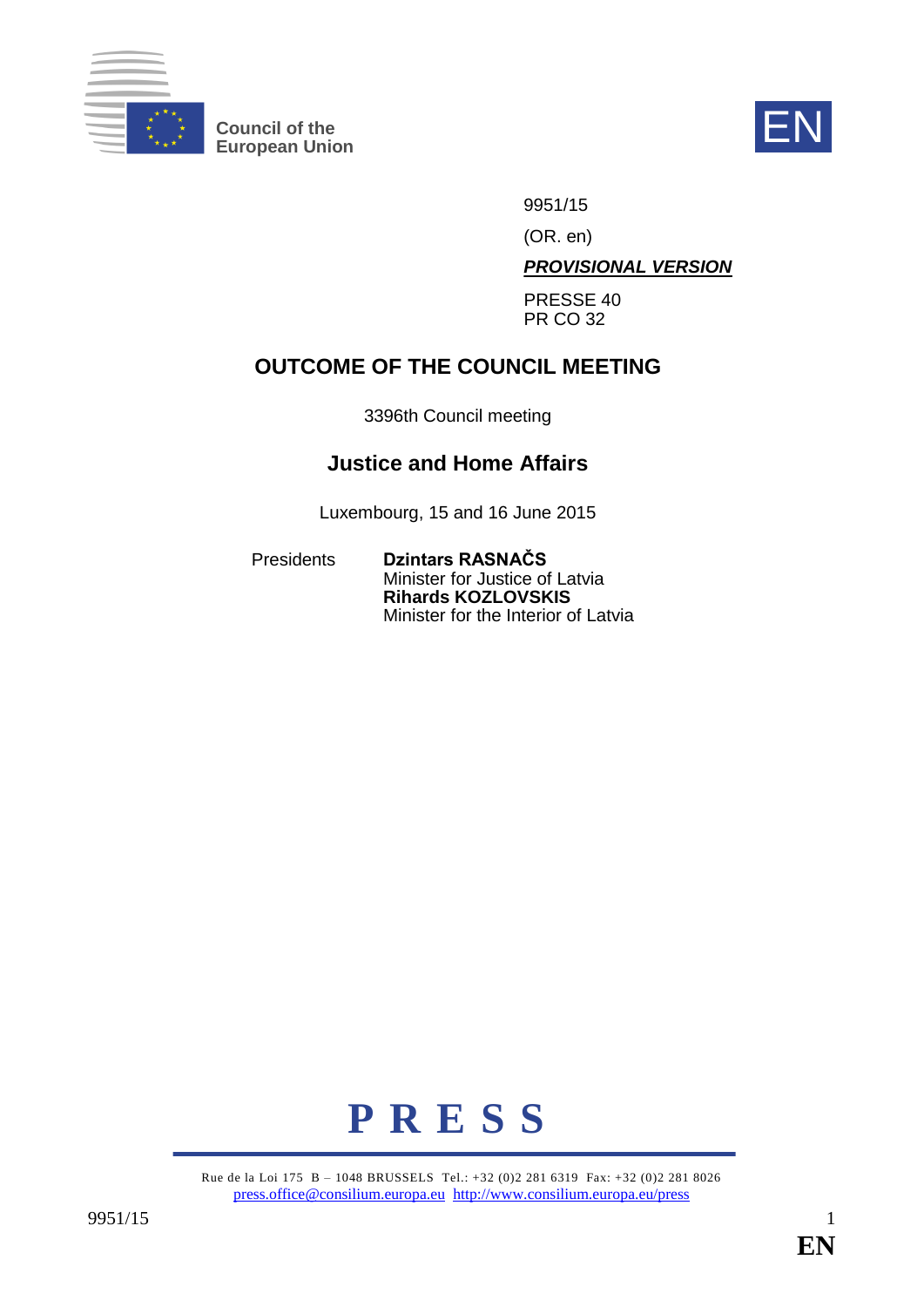# **CONTENTS<sup>1</sup>**

# **ITEMS DEBATED**

# **OTHER ITEMS APPROVED**

## *JUSTICE AND HOME AFFAIRS*

- <sup>1</sup> Where declarations, conclusions or resolutions have been formally adopted by the Council, this is indicated in the heading for the item concerned and the text is placed between quotation marks.
	- Documents for which references are given in the text are available on the Council's Internet site (http://www.consilium.europa.eu).
	- Acts adopted with statements for the Council minutes which may be released to the public are indicated by an asterisk; these statements are available on the Council's Internet site or may be obtained from the Press Office.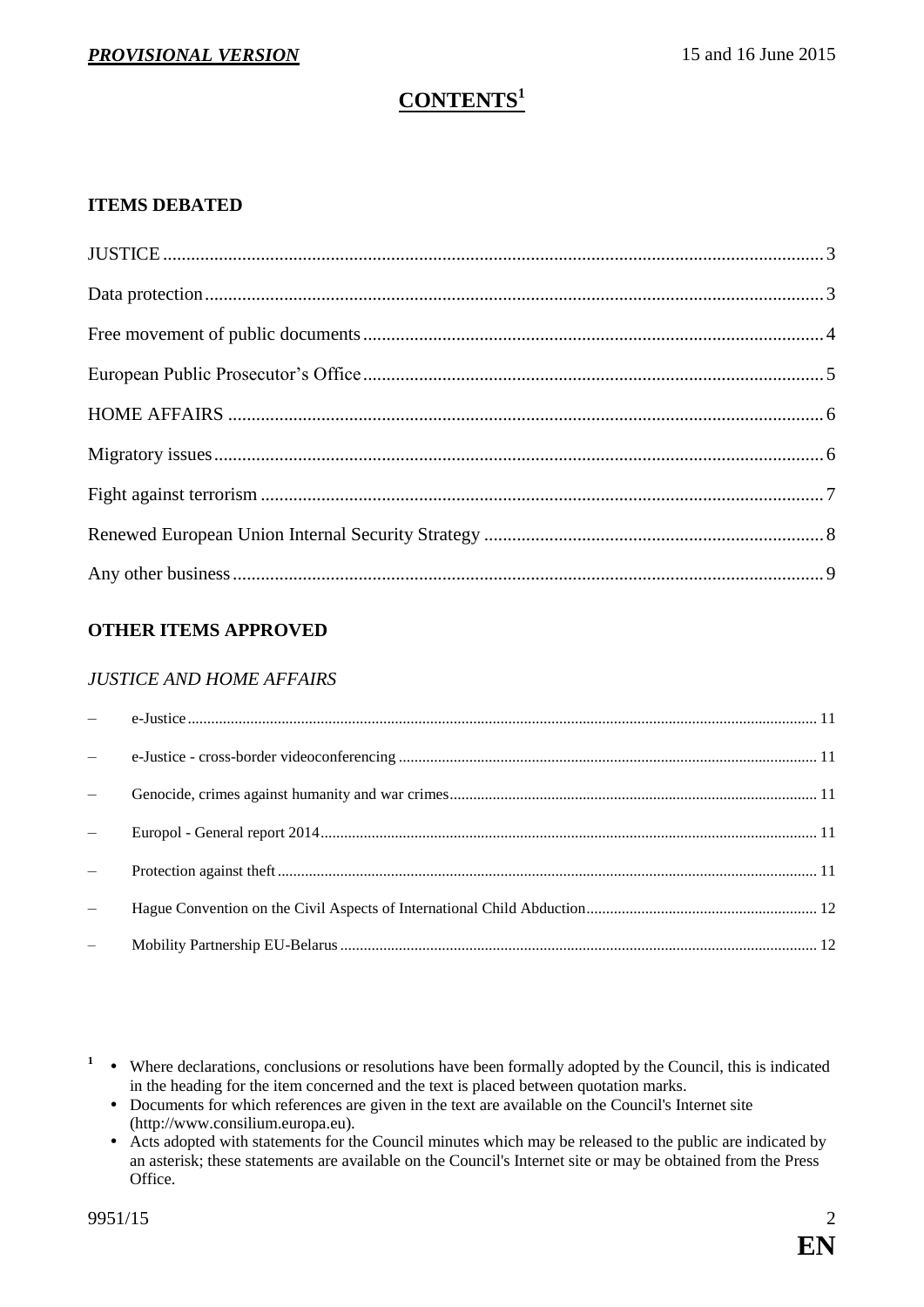## **ITEMS DEBATED**

# <span id="page-2-0"></span>**JUSTICE**

### <span id="page-2-1"></span>**Data protection**

The Council reached a general approach on the general data protection regulation that establishes rules adapted to the digital era. The twin aims of this regulation are to enhance the level of personal data protection for individuals and to increase business opportunities in the Digital Single Market.

A general approach means that the Council has a political agreement on the basis of which it can now begin negotiations with the European Parliament with a view to reaching overall agreement on new EU data protection rules. A first trilogue with the Parliament is planned for 24 June 2015.

The incoming Luxembourg Presidency indicated that, in parallel to the negotiations on the regulation, works on the data protection directive in the law enforcement area would be accelerated with the aim to find a general approach in October.

For more information see [press release](http://www.consilium.europa.eu/en/press/press-releases/2015/06/15-jha-data-protection/)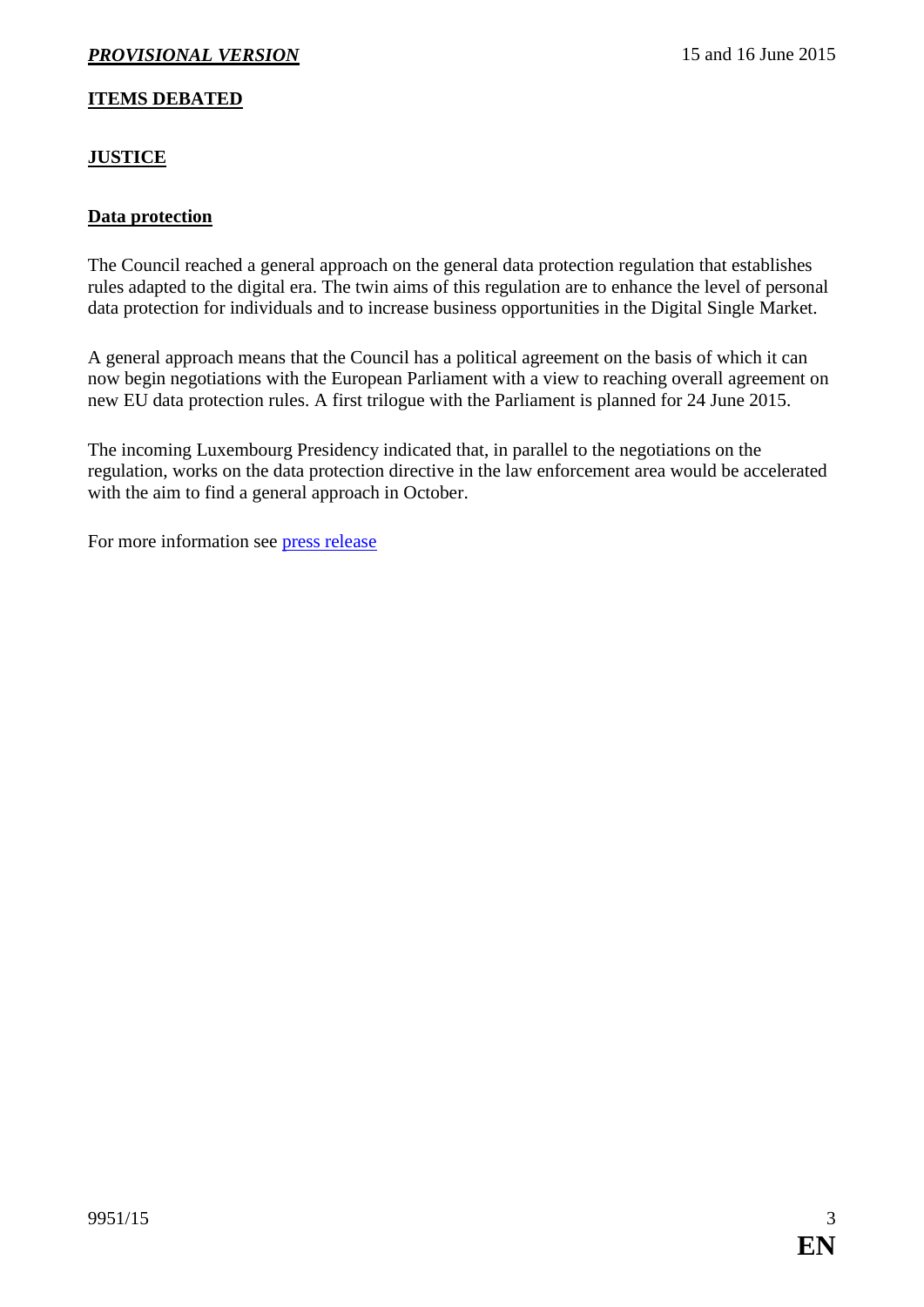# <span id="page-3-0"></span>**Free movement of public documents**

The Council reached a [general approach](http://www.consilium.europa.eu/register/en/content/out/?typ=SET&i=ADV&RESULTSET=1&DOC_ID=9332%2F15&DOS_INTERINST=&DOC_TITLE=&CONTENTS=&DOC_SUBJECT=&DOC_DATE=&document_date_single_comparator=&document_date_single_date=&document_date_from_date=&document_date_to_date=&MEET_DATE=&meeting_date_single_comparator=&meeting_date_single_date=&meeting_date_from_date=&meeting_date_to_date=&DOC_LANCD=EN&ROWSPP=25&NRROWS=500&ORDERBY=DOC_DATE+DESC) on the draft regulation on promoting the free movement of citizens and businesses by simplifying the requirements for presenting certain public documents in the European Union. This general approach will constitute the basis for negotiations with the European Parliament with a view to reaching overall agreement on the final text of the future regulation.

The proposed regulation, as amended by the Council, aims at simplifying the procedures for crossborder use of public documents related to civil status matters between the member states, i.e. allowing for circulation of such documents without the requirement of legalisation or similar formality, thereby contributing towards the creation of a citizens' Europe.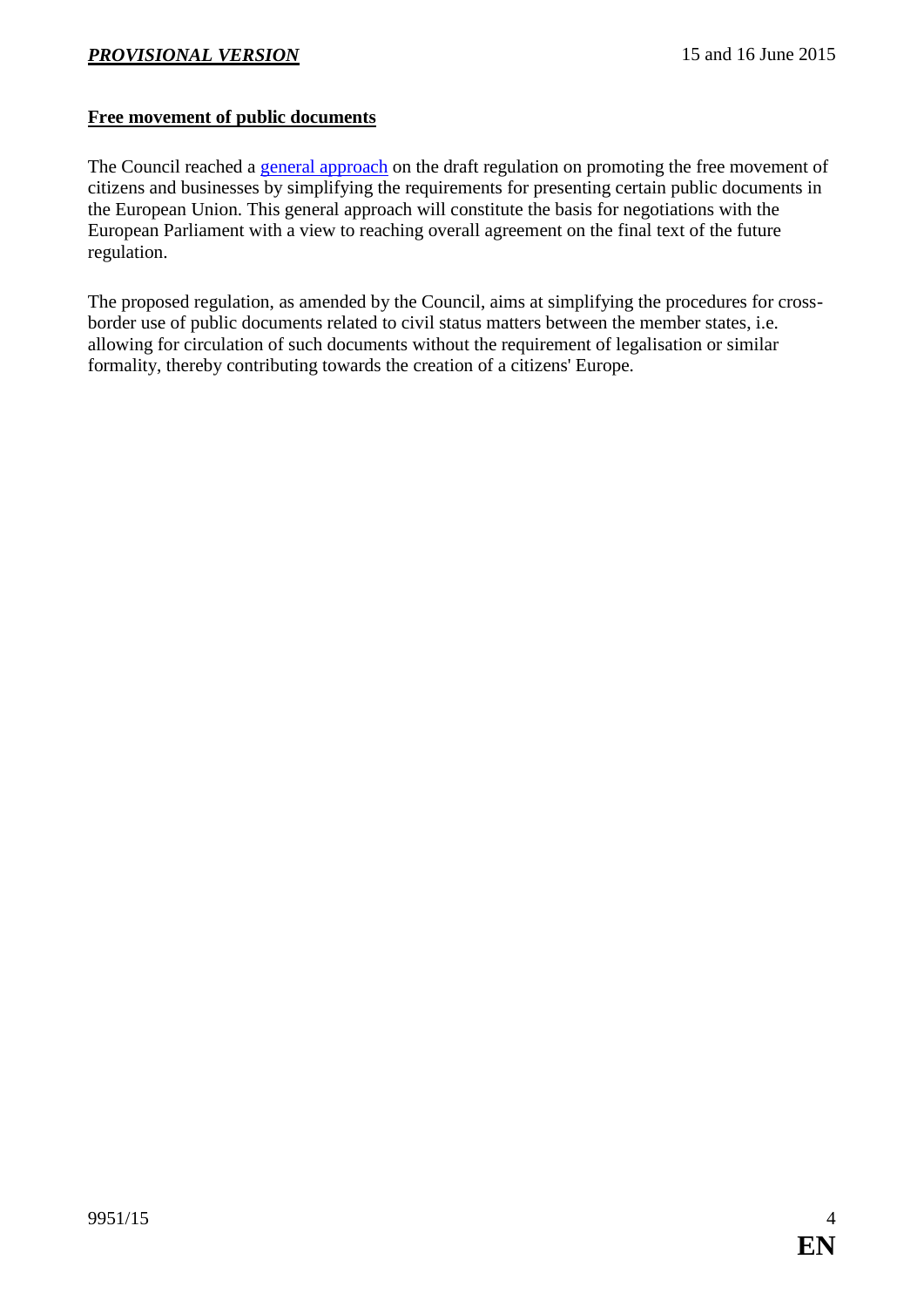## <span id="page-4-0"></span>**European Public Prosecutor's Office**

The Council expressed broad conceptual support on the [text](http://data.consilium.europa.eu/doc/document/ST-9372-2015-INIT/en/pdf) of the first 16 articles on the proposal regarding the setting up of a European Public Prosecutor's Office (EPPO). These articles include the most important provisions of the Regulation, namely all the rules on the organisation and the functioning of the Office.

Moreover, the Council welcomed the advances made on the other articles (articles 17 to 33) which have been discussed during the Latvian presidency but on which more work is still needed at expert level.

The proposed regulation aims to help combat crimes against the Union's financial interests by introducing a European Public Prosecutor's Office with competence in that area. The legal basis and the rules for setting up the EPPO are laid down in article 86 of the Treaty on the Functioning of the European Union (TFEU). The proposed regulation will be adopted in accordance with a special legislative procedure: the Council will decide unanimously after obtaining the consent of the European Parliament.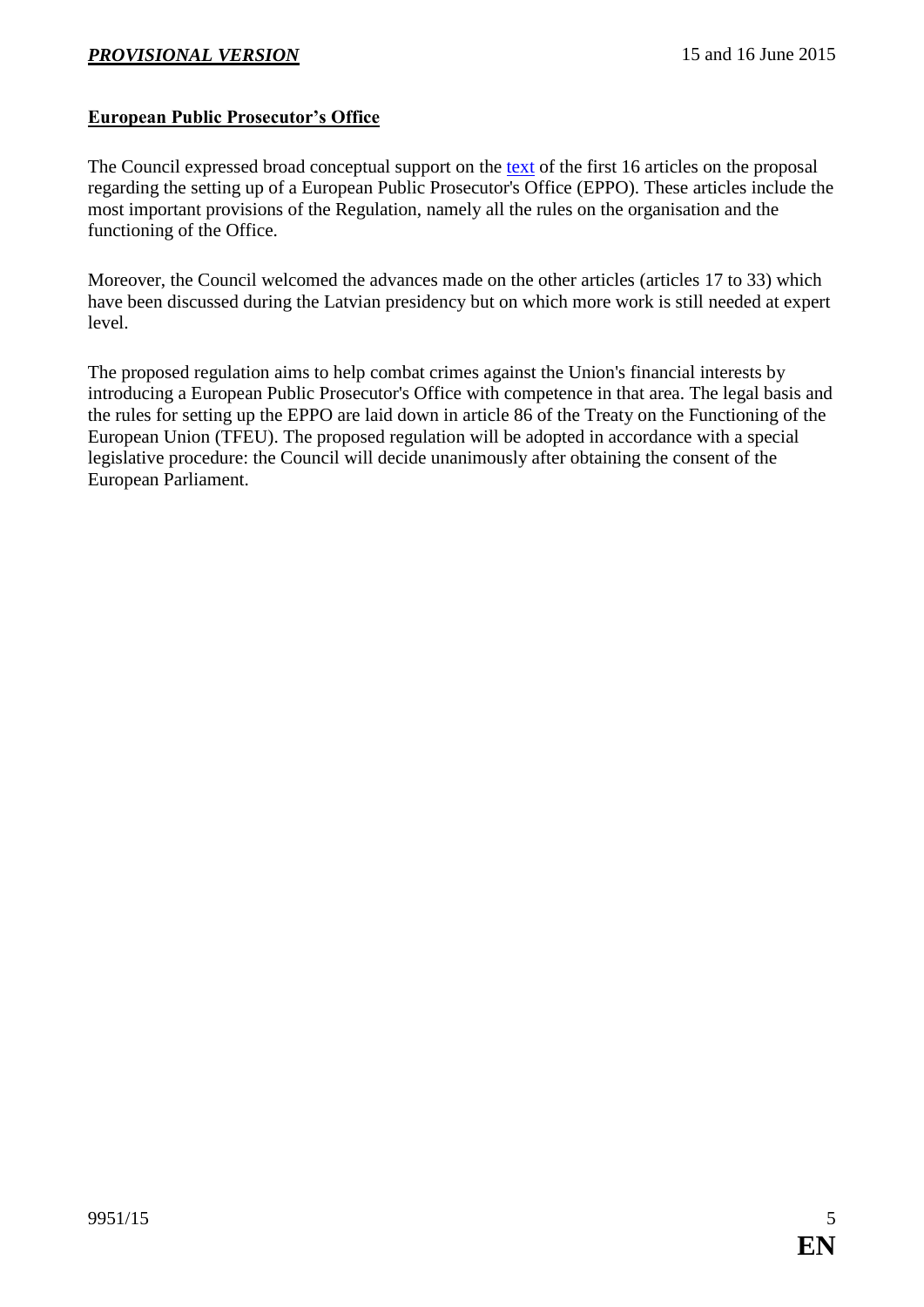# <span id="page-5-0"></span>**HOME AFFAIRS**

#### <span id="page-5-1"></span>**Migratory issues**

The Council discussed the different aspects of the Agenda on Migration and its implementation package. Most delegations welcomed its comprehensive and cross-cutting nature, as well as its mix of immediate actions to address the current crises and the proposed long-term measures that should lead to the establishment of a true European migration policy.

As regards the concrete proposal on relocation, Ministers stressed that on the basis of the principle of solidarity they are all ready to make an effort to help member states under a particular migratory pressure. Several delegations stressed the necessity to strike the right balance between solidarity and responsibility.

Ministers invited the Council's preparatory bodies to continue these discussions with the aim of achieving full implementation as soon as possible. The Presidency and the Commission will report to the European Council on the results of these discussions.

The Council took note of the information provided by the Presidency, the European Commission and the European External Action Service on the state of play of the implementation of the orientations set in the statement adopted by the European Council on 23 April. As requested, the Presidency and the Commission will also inform the European Council on this issue.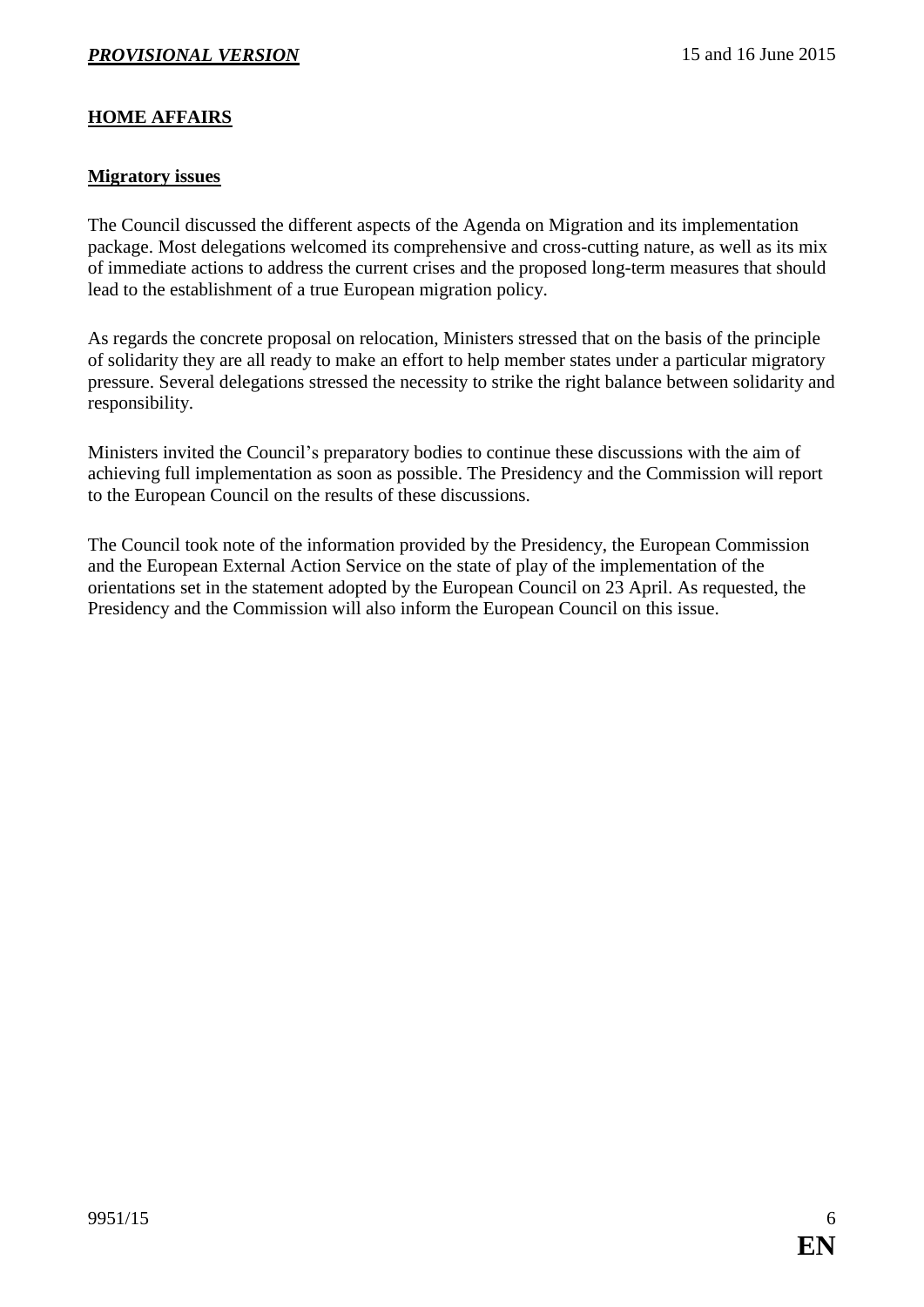### <span id="page-6-0"></span>**Fight against terrorism**

The Council discussed the implementation of the measures set out in the counter-terrorism statement issued by EU Heads of State or Government in February following the terrorist attacks on European soil.

Ministers took stock of the progress achieved in the implementation of measures and discussed and exchanged ideas on how to take the agreed priorities forward on the basis of a report from the Presidency and from the EU Counter-Terrorism Coordinator.

Moreover, the European Commission presented its European Agenda on Security, issued on 28 April 2015, which includes counter-terrorism as a priority and supports a number of the directions given by the Heads of State or Government.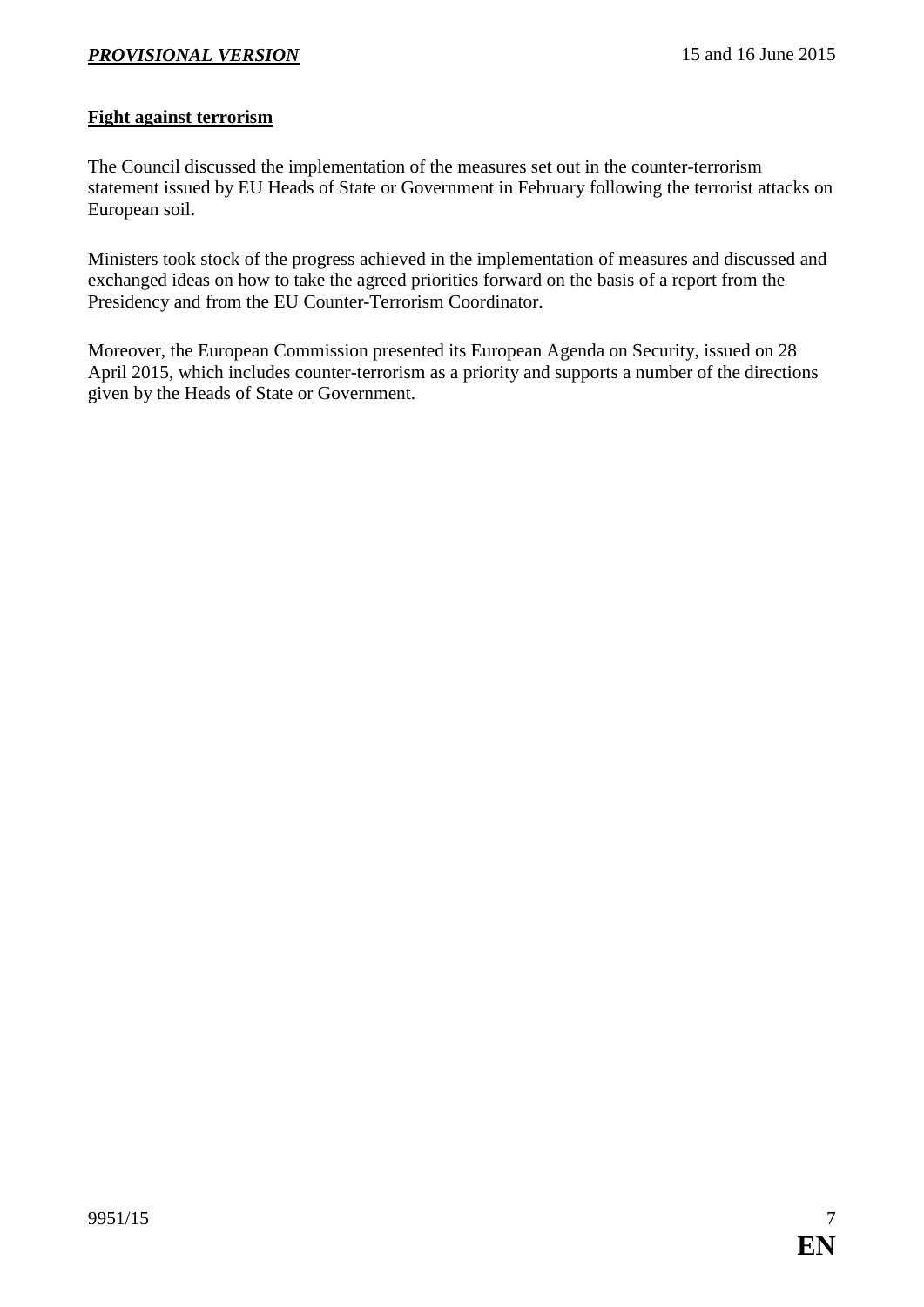# <span id="page-7-0"></span>**Renewed European Union Internal Security Strategy**

The Council adopted **conclusions** on the Renewed European Union Internal Security Strategy 2015-2020.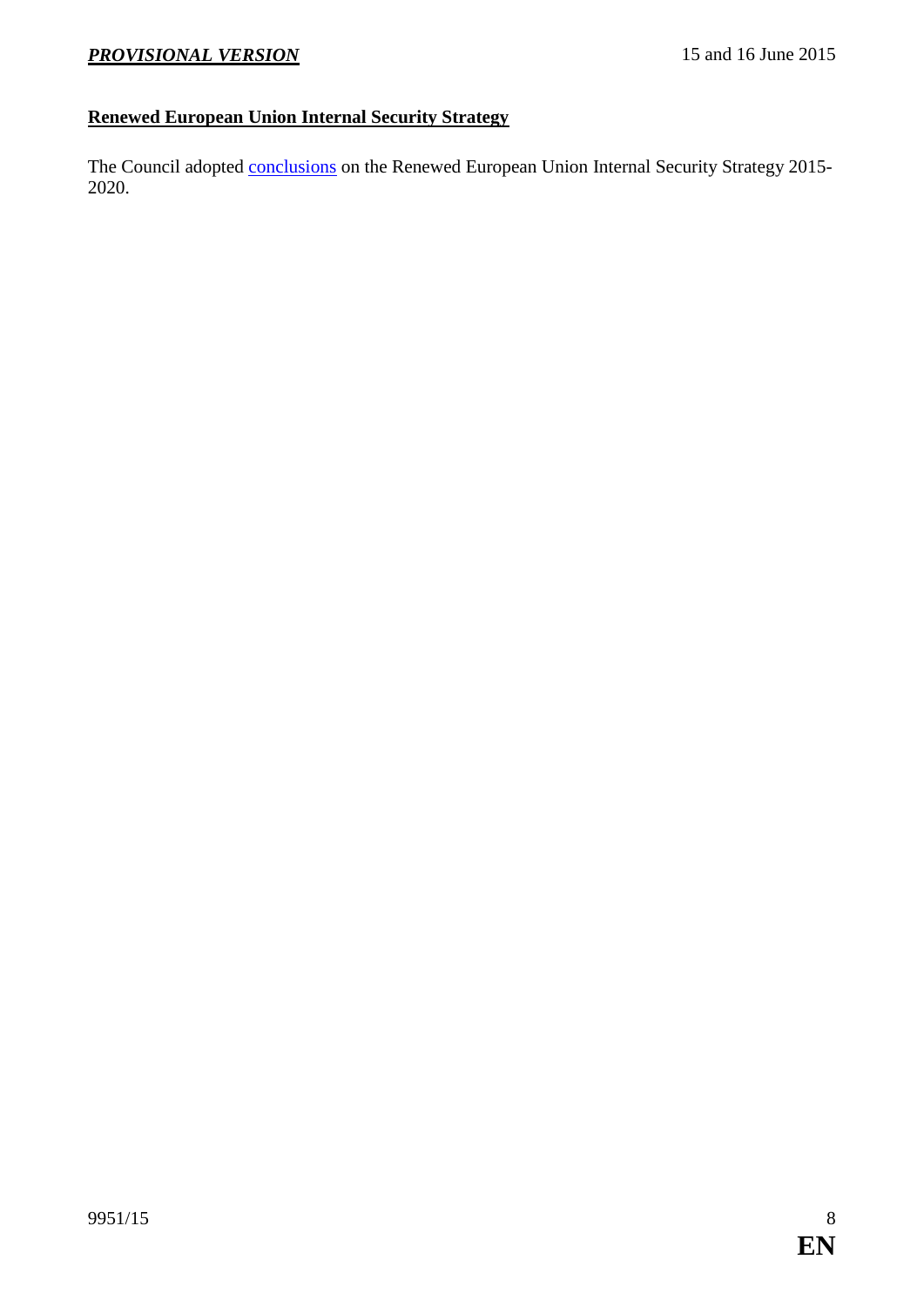#### <span id="page-8-0"></span>**Any other business**

The Council was informed about the state of play of a number of legislative proposals, including:

- the directive on the protection of individuals with regard to the processing of personal data by competent authorities for the purposes of prevention, investigation, detection or prosecution of criminal offences or the execution of criminal penalties, and the free movement of such data;
- the regulation amending the regulation establishing a European Small Claims Procedure;
- the directive on the strengthening of certain aspects of the presumption of innocence and of the right to be present at trial in criminal proceedings;
- the directive on procedural safeguards for children suspected or accused in criminal proceedings**;**
- the regulation establishing a European Union Agency for Law Enforcement Training (Cepol), repealing and replacing the Council decision 2005/681/JHA.
- the directive on provisional legal aid for suspects or accused persons deprived of liberty and legal aid in European arrest warrant proceedings
- the directive on the fight against fraud to the Union's financial interests by means of criminal law.
- the directive on the conditions of entry and residence of third-country nationals for the purposes of research, studies, pupil exchange, remunerated and unremunerated training, voluntary service and au pairing (Recast);
- the regulation on the European Union Agency for Law Enforcement Cooperation and Training (Europol) and repealing Decisions 2009/371/JHA and 2005/681/JHA;
- the regulation establishing a European Union Agency for Law Enforcement Training (Cepol), repealing and replacing the Council decision 2005/681/JHA.

The Council took note of information from the Presidency on the outcome of the EU-US JHA Ministerial meeting that took place in Riga on 2-3 June.

The Slovenian delegation informed the Council about the outcome of the Justice and Home Affairs Ministerial Conference of the Brdo Process and South-East European Cooperation Process that took place in Budva (Montenegro) on 16 and17 April 2015.

The Austrian delegation informed the Council about the outcome of the Salzburg Forum Ministerial Conference that took place in St. Pölten (Austria) on 4 and 5 May 2015 and of the International Ministerial conference of Foreign and Interior Ministers on "Tackling Jihadism Together" that took place in Vienna on 20 March 2015.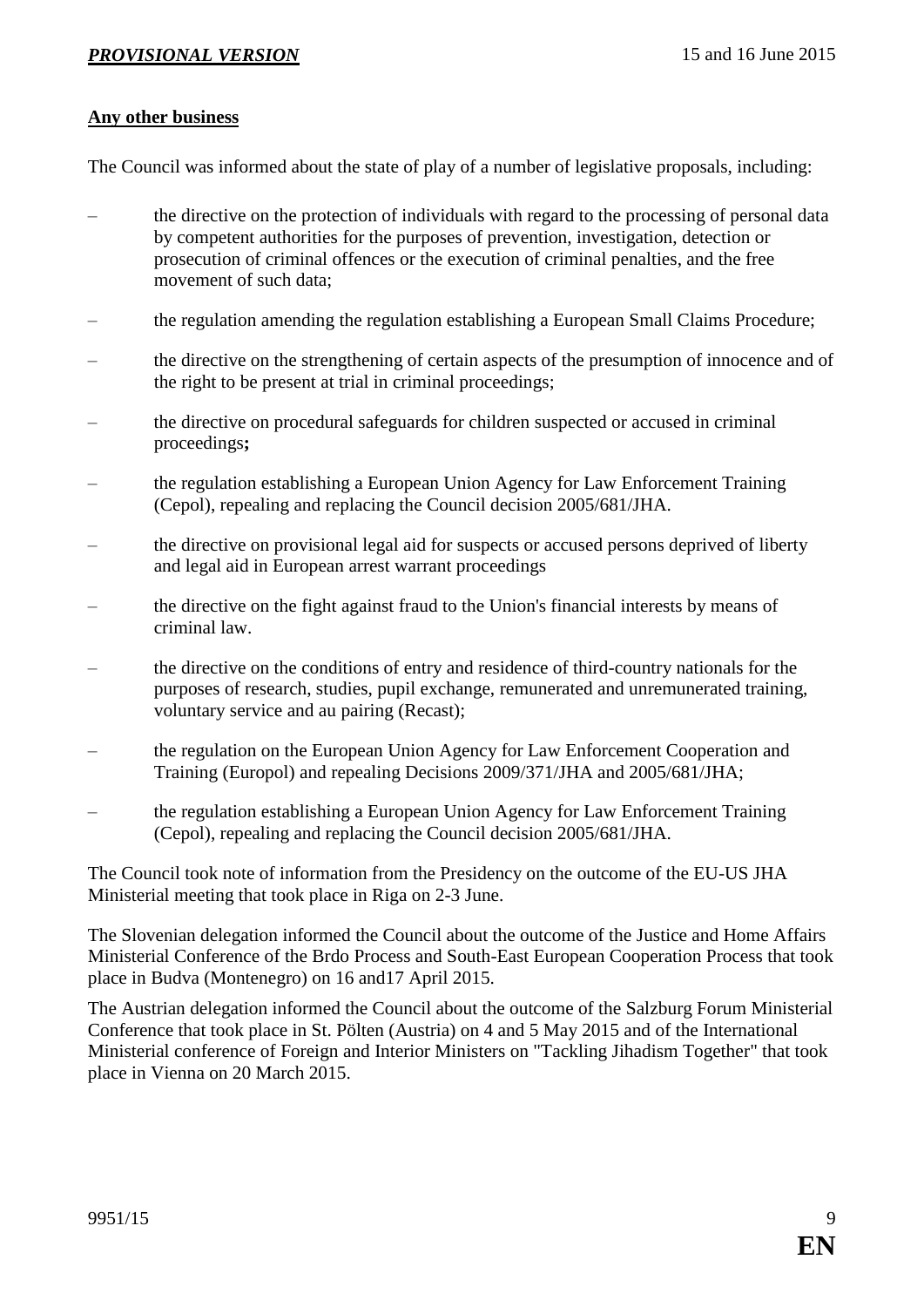The Luxembourg Ministers informed the Council about the upcoming Luxembourg EU Presidency's priorities in the area of Justice and Home Affairs, with regard to which the Presidency intends to work intensively in cooperation with the European Commission and the European Parliament.

The Luxembourg Minister of Justice thanked the Latvian presidency for the work accomplished. It is the firm intention of the Luxembourg presidency to conclude the data protection reform before the end of this year. Negotiations with the European Parliament on the data protection regulation will start this month. In parallel to these negotiations, work in Council on the data protection directive in the law enforcement area will be accelerated with the aim to find a general approach in October 2015.

The regulation setting up the European Public Prosecutor's Office, the directive on the protection of the financial interests of the EU and the reform of Eurojust are important issues for the Luxembourg presidency. The directives on procedural safeguards in criminal matters, the judicial cooperation in family law and the free movement of public documents will also be a priority. For the Luxembourg Presidency it is also important to give a political signal in favor of the continuation of the accession process of the EU to the European Convention of Human Rights.

The Luxembourg minister for Migration and Asylum highlighted the work that the Luxembourg Presidency intends to carry out as regards the Commission's proposal for a European Agenda on Migration. The Agenda on migration will be handled as a package and work will be sequenced according to short term, medium term and long term priorities. In the context of the current migratory pressure, the proposed instruments on relocation and resettlement will be dealt with as a matter of urgency, in parallel to the work on return/readmission.

Luxembourg minister for Internal security stressed the importance of the fight against terrorism with special emphasis on foreign terrorist fighters and establishing an effective EU PNR system, the fight against organised crime and the practical implementation of the Internal Security Strategy 2015-2020 as important topics for the Home Affairs area in the upcoming six months.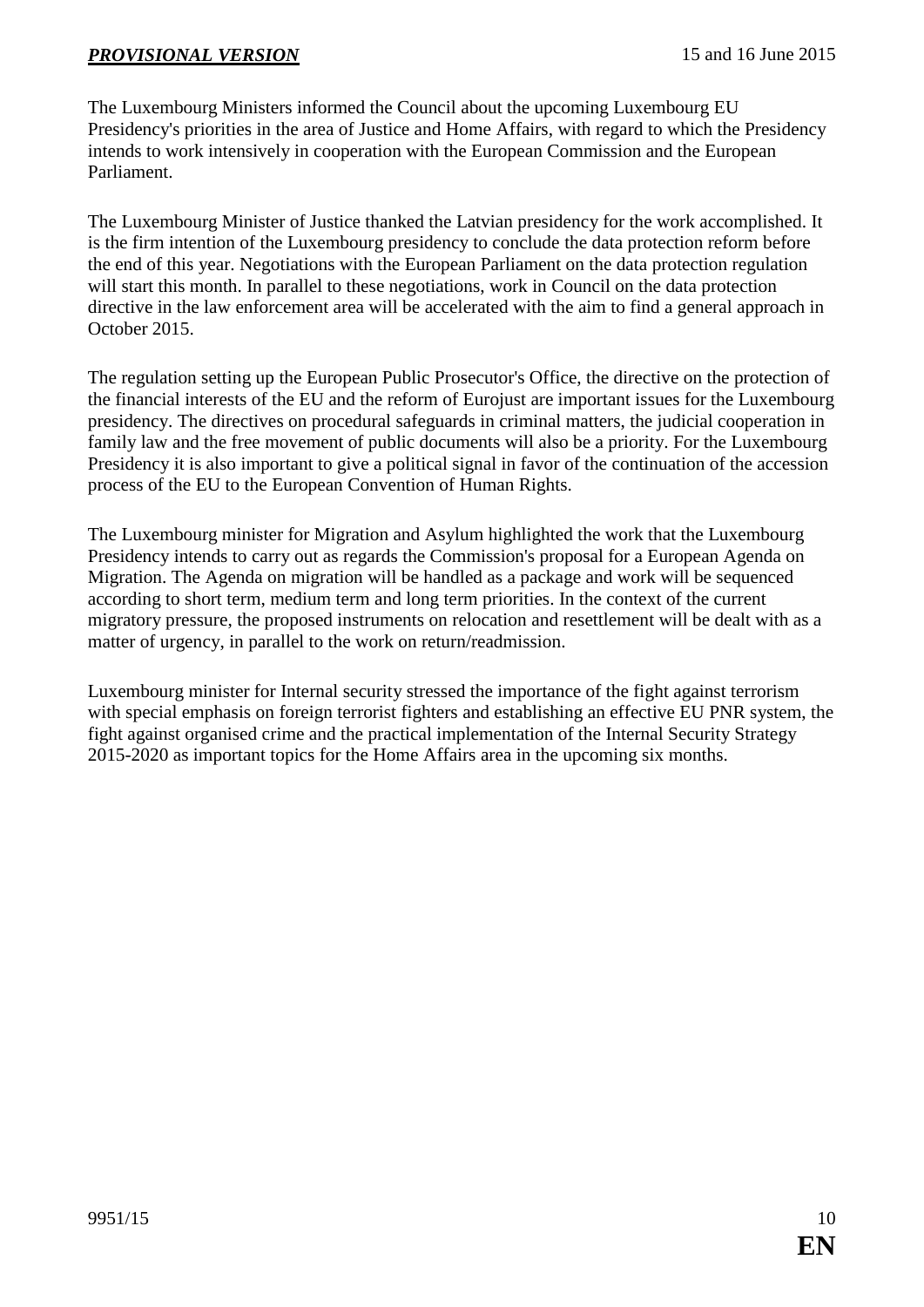# **OTHER ITEMS APPROVED**

# *JUSTICE AND HOME AFFAIRS*

#### <span id="page-10-0"></span>**e-Justice**

The Council endorsed a set of [guidelines](http://data.consilium.europa.eu/doc/document/ST-9331-2015-INIT/en/pdf) for the implementation of the Multiannual European e-Justice Action Plan 2014-2018.

#### <span id="page-10-1"></span>**e-Justice - cross-border videoconferencing**

The Council adopted a set of recommendations  $(9206/15 + \text{COR} 1)$  $(9206/15 + \text{COR} 1)$  to offer concrete guidelines for the member states to improve the use of videoconferencing technology in the area of justice.

Ever since the first European e-Justice Action Plan 2009-2013, the use of videoconferencing technology has been one of the key issues in the modernisation of justice at EU level. It was also included in the Multiannual European e-Justice Action Plan 2014-2018 adopted in June 2014 in the list of priority projects to be considered for implementation in the 2014-2018 period.

#### <span id="page-10-2"></span>**Genocide, crimes against humanity and war crimes**

The Council adopted conclusions (15584/2/14) on the fight against impunity for the crime of genocide, crimes against humanity and war crimes within the European Union and its member states.

#### <span id="page-10-3"></span>**Europol - General report 2014**

The Council endorsed the general [report](http://data.consilium.europa.eu/doc/document/ST-8082-2015-INIT/en/pdf) on Europol's activities in 2014 and forwarded it to the European Parliament for information.

## <span id="page-10-4"></span>**Protection against theft**

The Council adopted [conclusions](http://data.consilium.europa.eu/doc/document/ST-9665-2015-INIT/en/pdf) concerning the introduction of mandatory standardised marking of construction machinery and agricultural and forestry vehicles in order to better protect them against theft